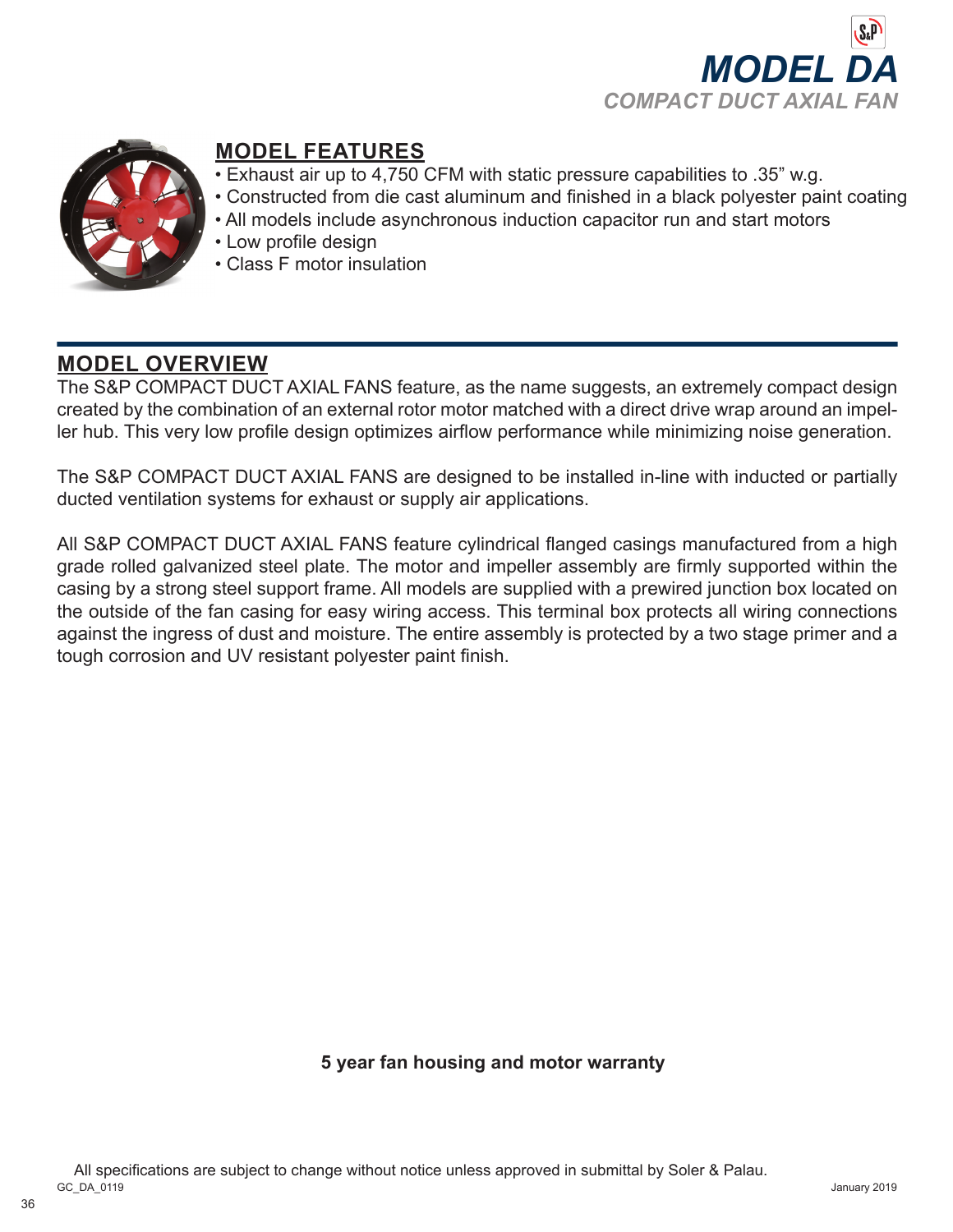



### **Motor**

- All models include asynchronous induction capacitor run and start motors.
- Constructed from die cast aluminum and finished in a black polyester paint coating.
- Speed controllable.
- Totally enclosed IP/65 protection.
- Class F insulation.
- Suitable working temperatures -40°C (-40°F) up to 60°C (140°F).
- All models include a Safety Auto Reset Thermal Overload Protection.

### **Terminal Box**

- Manufactured from high impact grade aluminum.
- IP65 protected.

### **Wheel / Impeller**

- Manufactured from glass filled UV resistant polyamide.
- Special Order: Die cast aluminum. Please inquire.
- Corrosion and weather resistant.

# **ACCESSORIES**









**SC 15** Variable speed control

**BRIDA** Round duct matching flange

**ACOP** Round flexible flanged connectors

**DEF-T** Inlet/outlet wire protection guard



*Please refer to the S&P Group A (Residential/Light Commercial) catalog for a complete line of accessories.*